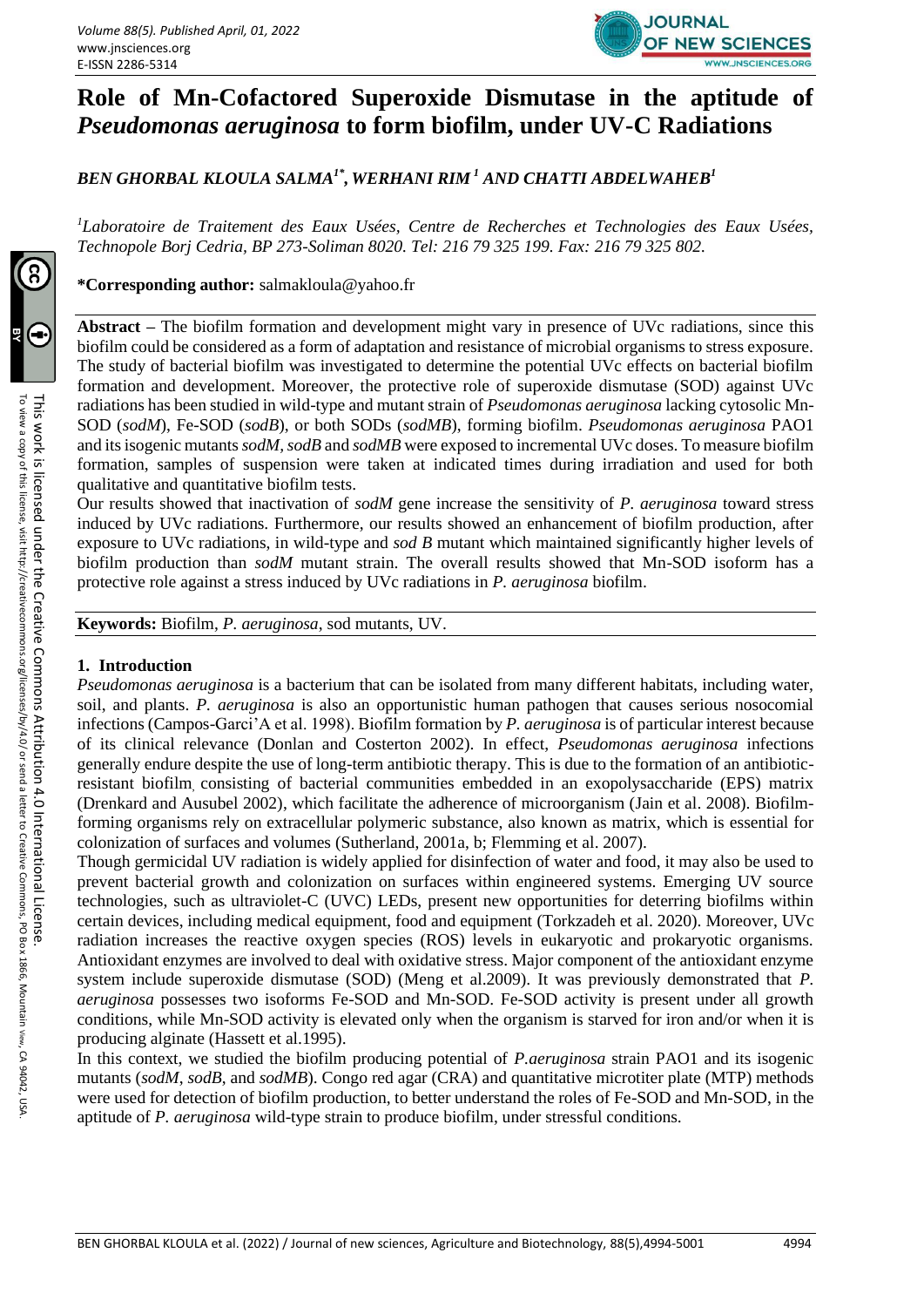

# **2. Materials and methods**

# **2.1. Bacterial Strains and Plasmids**

Strains used in this study were *P. aeruginosa* PAO1 (wild type strain) and its isogenic mutants *sodM* (*sodM*: Xaac Gmr), *sodB* (*sodB*: XTc Tcr), and *sodMB* (*sodM*: Xaac.Gmr *sodB*: XTc Tcr). Bacteria were kindly provided by Dr. Kazuhiro Iiyama, Institute of Biological Control, Kyushu University, Japan (2007).

# **2.2. Bacterial irradiation**

*P. aeruginosa* PAO1 and its isogenic strains (*sodM, sodB* and sod *MB*) were grown in 10 ml of TSB at 37°C for 24 h without shaking. After incubation, different cultures were measured and adjusted, by spectrophotometer (Spectro UVS-2700 Dual BEAM LABOMED, INC) to an optical density  $OD_{600}$  of 0.6 equivalent to  $1\times10^7$  Colony Forming Unit per milliliter (CFU/ml). Then, the bacterial cells were harvested by centrifugation at 4500 *g* for 15 min. The bacterial cells were washed with sterile physiological water (0.9% NaCl) and re-centrifuged. The pellet was resuspended in sterile saline solution and transferred to a glass Petri dish. The doses of irradiation were given cumulatively using the same bacterial suspension. To measure biofilm formation, samples of suspension were taken at indicated times during irradiation and used for both qualitative and quantitative tests.

The laboratory UV device was built with the cooperation of the company Guy Daric S.A (Aubervilliers, France). The UVc prototype used contains a sliding rack, with an irradiation board that held six Petri dishes (90 mm diameter). UV-C exposure was carried out using a germicidal low-pressure mercury vapor discharge lamp (length = 900 mm, diameter = 13 mm, power of UV emission at  $253.7$  nm = 55 W). The incident intensity UV-C rays levels were measured with a selective detector for UV joined to a digital radiometer (Vilbert-Lourmat, Norme la Vallée, France). The UVc doses were calculated as the product of radiation intensity (I: mW/cm<sup>2</sup>) and the exposure time (t: s) following the formula recognized by Hassen et al (2000):

UVc dose  $(mW.s. cm<sup>-2</sup>)$  = Radiation intensity  $(mW.cm<sup>-2</sup>)$ . Exposure time (s).

UVc exposure times used in this study are ranging from 5 to 30 minutes.

# **2.3. Biofilm formation**

Effect of UVc exposure on the ability of *P. aeruginosa PAO1* and its isogenic mutants *sodM*, *sodB* and *sodMB*, to produce biofilm was evaluated in vitro by two different methods: phenotypic expression of colonies on CRA and quantification of biofilm production by the colorimetric assay. Bacterial suspensions of untreated and UVc treated *P. aeruginosa* strains were used to inoculate the CRA and the polystyrene microtiter plates.

# **2.3.1. Morphotypes on Congo Red Agar (MCRA)**

Colony morphology was studied by the cultivation of *P. aeruginosa* strains (PAO1, *sodM, sodB*, and *sodMB*), on CRA as previously described by Freeman et al. (1989). The constituents of media were: brain heart infusion broth 37 g/l, sucrose 0.8 g/l, agar–agar 10 g/l and Congo red stain 0.8 g/l. All the chemicals were supplied from Himedia, Mumbai, India. Congo red stain was prepared as a concentrated aqueous solution, autoclaved separately and added to the media when the agar had cooled to 55 °C. Plates of the medium were inoculated and incubated aerobically for 24 h at 37 °C. After inoculation with both untreated and UVctreated cultures, the plates were incubated for 24 h at 37°C in aerobic conditions. The slime producer isolates originated black colonies, while the non-producers develop red/pink colonies (Salman et al. 2012). These black colonies were considered as indicative of slime production, while strains producing very red, red and burgundy colored colonies were classified as non-slime producing bacteria.

# **2.3.2. Microtiter plate (MTP) method**

The MTP method was done according to the protocol of Moretro et al. (2003). Briefly, an overnight culture grown in TSB at 37 °C was diluted 1:100 in TSB. 200 μl of this was transferred to 96 well plates. Plates were incubated for 24 h at 37 °C. After incubation, the broth was removed from each of the wells. The wells were then washed 3 times with Phosphate buffer saline (PBS) to remove non-adherent cells. Plates were air dried in inverted position. Wells were stained with 100 μl crystal violet. Plates were then washed with PBS to remove unbound strain and read on ELISA plate reader multiscan (labs systems, flow labs, Finland) on absorbance of 595 nm. Results were scored as follows: If  $A_{595}$ <0.2, bacteria is considered as negative for biofilm production; if  $A_{595}$  is ranging from 0.2 to 0.9, bacteria is considered as weak biofilm producer and if A595> 0.9, bacteria is considered as strong biofilm producers. Each strain was tested in triplicate and total test time was 48 h.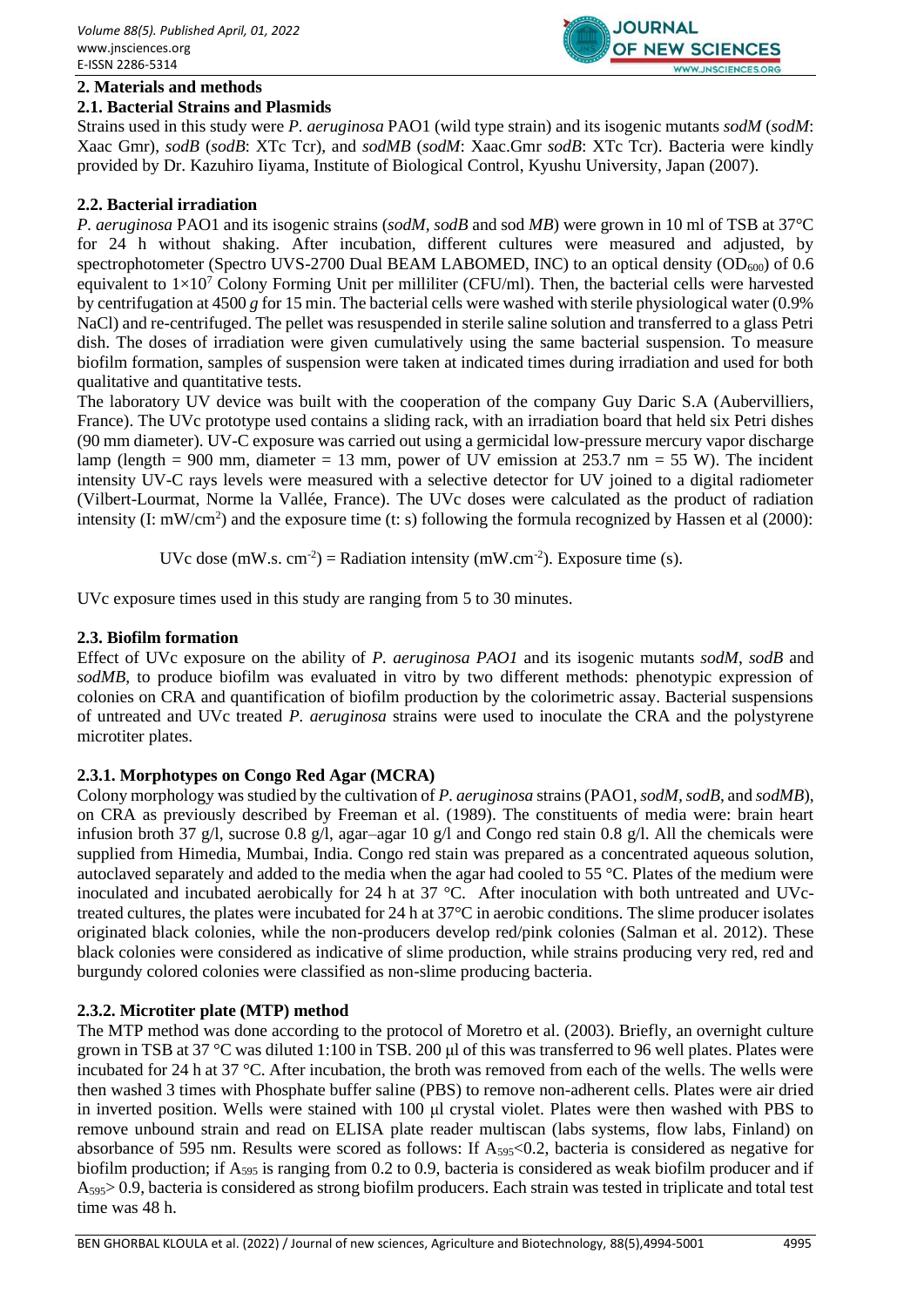

# **2.4. Statistical analysis**

Statistical analysis was performed using SPSS version software (10.5 version, Texas, USA). Chi square test was used for comparison of proportion. Sensitivity, specificity, positive predictive value (PPV) and negative predictive value (NPV) of CRA method were calculated.

#### **3. Results and Discussion**

#### **3.1. Biofilm production in** *P. aeruginosa* **PAO1 and its isogenic mutants** *sodM, sodB* **and** *sodMB*

The results of adhesion on glass tubes, the photos of different morphotypes observed on CRA and the Optical density (O.D) values after culturing on 96-well ELISA plates and also of exopolysaccharides (EPS), for WT, *sodM*, *sodB* and *sodMB* are shown in figure 1.

The PAO1 strain shows colonies with an orange pigment in the center, surrounded by an autolysis area (Figure 1-B) with absence of adhesion to glass (Figure 1-A). The *sodB* displays a rough morphotype with a circle of autolysis (Figure 1-B) and no adhesion to glass is noted (Figure 1-A). A lower production of exopolysaccharides (Figure 1-C) and a biofilm production much higher compared to the WT strain are noticed.

For the *sodM* mutant, the colonies are mucoid (Figure 1-B), associated with a maximum production of exopolysaccharides (212  $\mu$ g / ml) and an O.D value, relative to biofilm production, equal to that noted for *sod B* mutant. On glass tubes, the film is clearly visible (Figure 1-A). For the *sodMB* double mutant, the colonies are bright. This morphotype, being the most frequent, is associated with a very important adhesion on glass (Figure 1-A) but also with a significant increase ( $p \le 0.05$ ) of the O.D, related to the production of biofilm on microtiter plate (from 0.3 to 1.6), as seen in figure 1-C.



**Figure 1:** Adhesion on glass tubes (A), morphotype on Congo Red medium (B) and correlation between production of biofilm (O.D at 595nm) on Polyvenylglycol (PVC) microplates and the content of exopolysaccharides (EPS) (C) in WT, *sodB, sodM* and *sodMB.*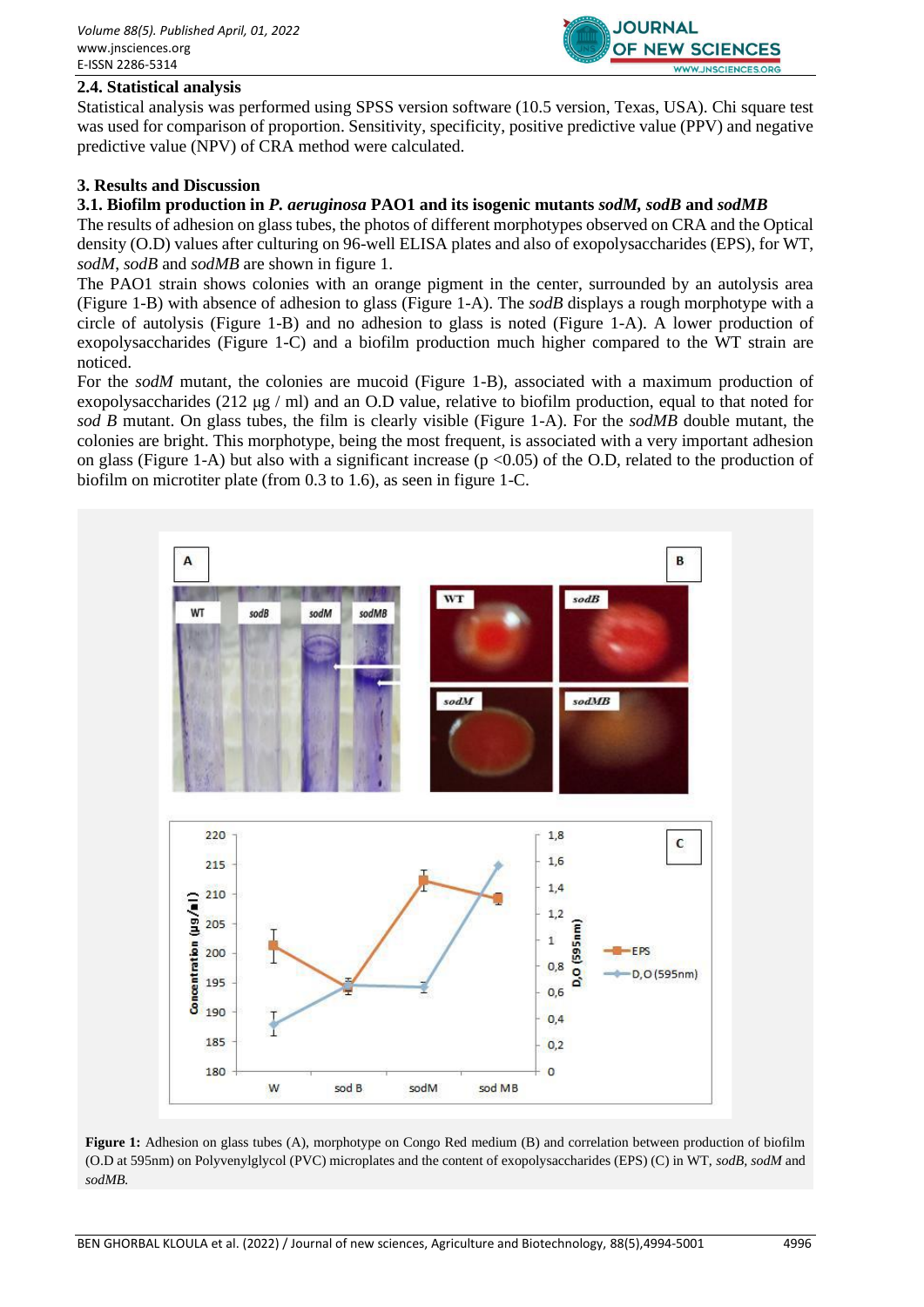

# **3.2. Effects of UVc radiations on Biofilm formation**

#### **3.2.1. Effects of UVc radiation on biofilm production in the wild strain PAO1**

The results of quantitative methods show that for the wild type strain (WT), biofilm production on microtiter plates is significantly ( $p \le 0.05$ ) stimulated after 5 minutes of treatment. At the same time, an overproduction of exopolysaccharides is maintained for up to 15 minutes of exposure to UVc radiations (Figure 2-C). The morphotype on Congo Red agar medium shows an area of autolysis all around a pigment orange concentrated in the center (Figure 2-B-T5). After 15 minutes of treatment, the formation of biofilm on microtiter plate is significantly (p <0.05) inhibited while the adhesion to glass tubes is maximum (Figure 2-A-T15). After 30 minutes of exposure to UVc radiations, the morphotype is damaged and the autolysis circle is more external (Figure 2-B-T30). In parallel, EPS production decreases significantly ( $p \le 0.05$ ) and adhesion to glass is low. We then find that there is a correlation between the results of quantitative and qualitative methods. In effect, the wild type (WT) strain developed a different morphotype from that observed before irradiation. Adhesion to glass is remarkable, after 15 and 30 minutes of UVc treatment. However, biofilm production on MTP is disturbed, from 15 minutes exposure. This response is similar to the results of Myriam et al. (2011) who demonstrated that for the majority of the 5 tested *P.aeruginosa* strains, isolated from wastewater, biofilm production presents a progressive increase, as seen for WT strain, in function of an increasing of exposure UVc dose until a threshold UV dose . The values of threshold UV doses were different in relation with the response of each bacteria strain to UVc dose (dose/response).



**Figure 2:** Effects of UVc radiation on adhesion on glass (A), morphotype on CRA (B), biofilm production (O.D at 595nm) in Polyvenylglycol (PVC) microplates and on the content of exopolysaccharides (EPS) (C) in WT. NT: Not treated, T5: treatment for 5 minutes, T15: treatment lasting 15 minutes, T30: treatment lasting 30 minutes.

#### **3.2.2. Effects of UVc Radiation on Biofilm Production in the** *sodM* **Mutant**

In the *sodM* mutant, the production of biofilm on a microtiter plate as well as the content of EPS, are sensitive to short exposure to UVc radiation (5 and 15 minutes). These two parameters decrease after 5 and 15 minutes of treatment (Figure 3-C). On glass tubes, adhesion is important after 5 and 15 minutes of treatment (Figure

BEN GHORBAL KLOULA et al. (2022) / Journal of new sciences, Agriculture and Biotechnology, 88(5),4994-5001 4997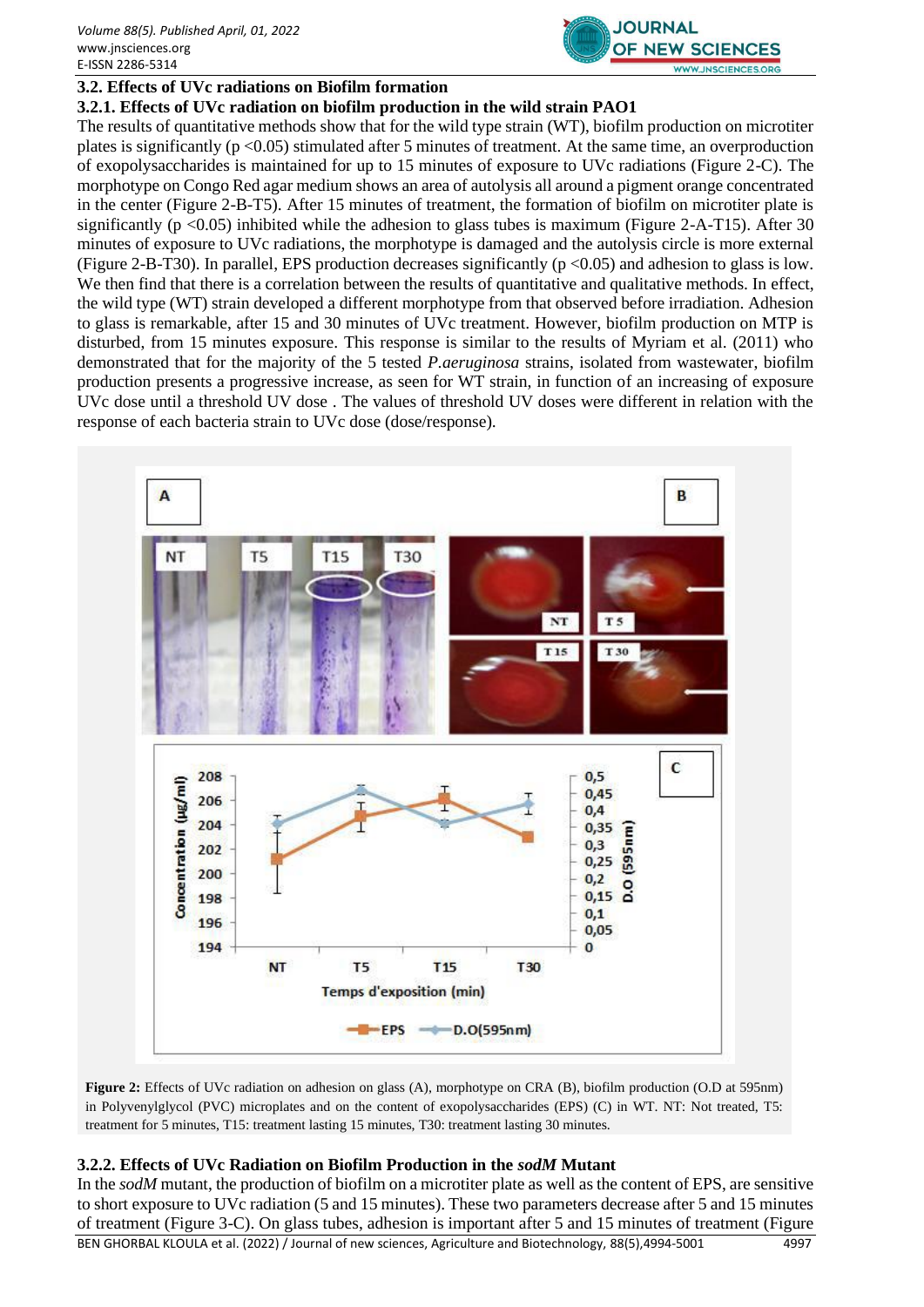

3-A). Concerning the morphotype on RC, non-mucoid colonies are observed after 5 and 15 minutes of treatment. However, after 30 minutes of exposure the colonies are necrotic on RC (Figure 3**-**B**-**T30) and biofilm production is significantly ( $p < 0.05$ ) stimulated alongside a slight increase in EPS.



**Figure 3:** Effects of UVc radiation on adhesion on glass (A), the morphotype on red medium Congo (B), biofilm production (D.O at 595nm) in Polyvenylglycol (PVC) microplates and on the content of exopolysaccharides (EPS) (C) in *sodM*. NT: Not treated, T5: treatment for 5 minutes, T15: treatment lasting 15 minutes, T30: treatment lasting 30 minutes.

It can be seen that biofilm production in *sodM* mutant is severely affected by exposure to UVc radiation, at 5 and 15 minutes of exposure. This shows that Fe-sod isoform alone cannot protect the *sodM* mutant from oxidative stress induced by UVc radiation, hence the phenomenal drop in biofilm production after 5 and 15 minutes of exposure. In parallel, it has been shown in later studies (Kloula et al. 2016) that CAT activity has increased significantly after 5 and 15 minutes, replacing the loss of Mn-SOD activity, in *sodM* mutant. However, in the present study and at these exposure times (5 and 15 minutes) biofilm production remains affected. We can then conclude that, the increase in Catalase levels, may protect Fe-SOD from damage mediated by lipid peroxidation, at longer exposure time to UVc, thing not seen at shorter exposure times. Hence the slight increase in biofilm production observed after 30 minutes of exposure and the phenomenal drop in biofilm production, at 5 and 15 minutes exposure to UVc .

# **3.2.3. Effects of UVc radiations on biofilm production in the** *sodB* **mutant**

In *sodB* mutant, adhesion to glass and biofilm production on microtiter plate are optimal, after 5 minutes of treatment (Figure 4-A and C), like in WT strain. This stimulation is concomitant with a crackdown on the production of EPS (Figure 4-C). On RC medium, colonies are few shiny and the autolysis circle is absent (Figure 4-B). The ability to produce a biofilm after 5 minutes of exposure to UVc radiations is stimulated and would be due to a control of the oxidative stress induced by UVc radiations. Indeed, it was later demonstrated that the 87% loss of SOD activity in the *sodB* mutant is compensated by an increase in CAT activity with a peak observed at 5 minutes of exposure (Kloula et al.2016). In effect, the control of oxidative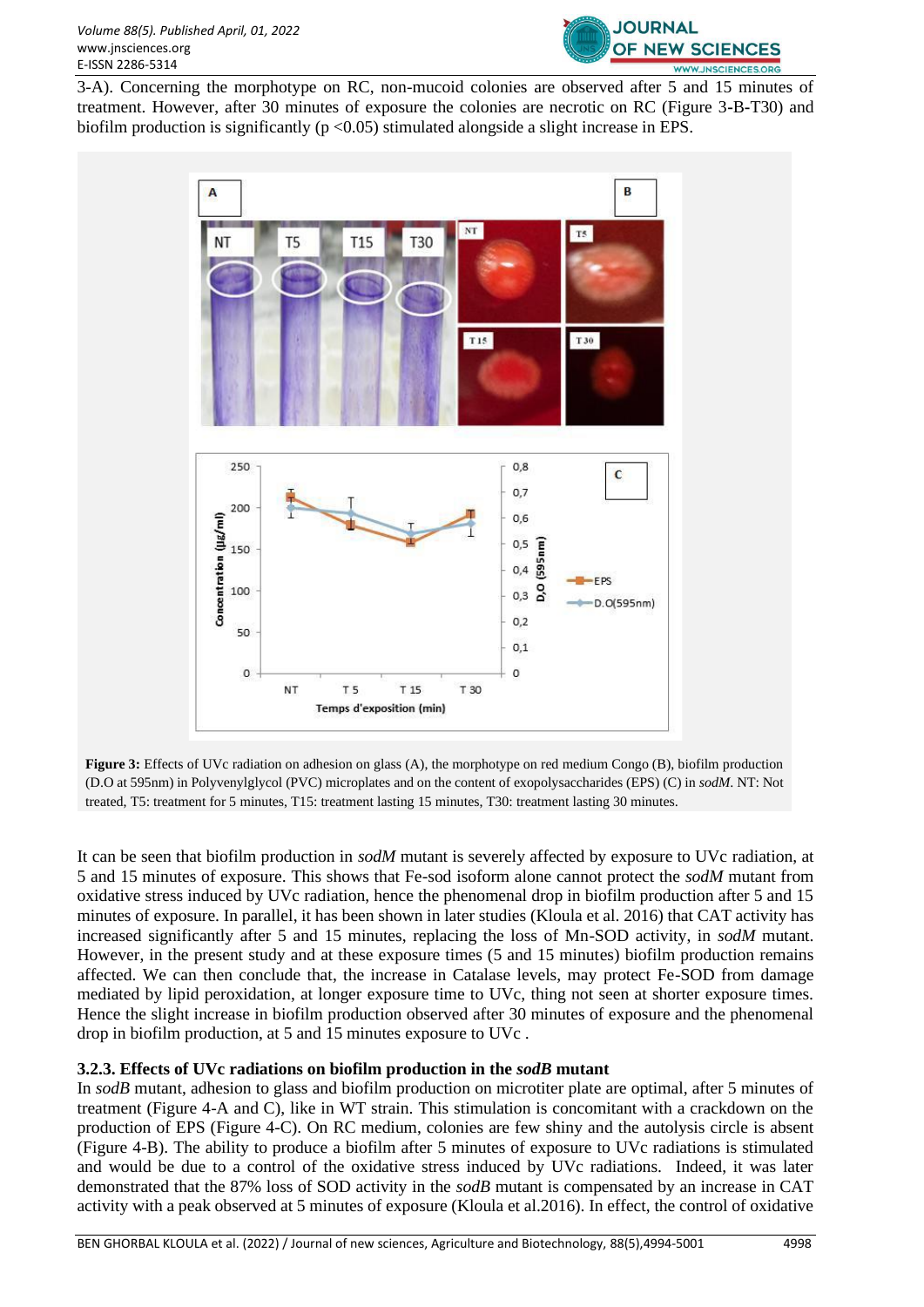

stress induced by UVc radiation, by high CAT activity and also a progressive enhancement of EPS production which prevents UVc radiations to reach biofilm and could explain the maintenance of the ability to produce a biofilm at 5 minutes of exposure. However, after 15 minutes of treatment, the expression of biofilm production is swapped. Indeed, the production of EPS is maximum (206 μg / ml) while the O.D at 595nm decreased (0.85) (Figure 4-C). The comparative analysis of these parameters shows that biofilm and EPS production are inversely proportional, even after 30 minutes of exposure.



**Figure 4 :** Effects of UVc radiation on adhesion on glass (A), morphotype on Red medium Congo (B), biofilm production (D.O at 595nm) in Polyvenylglycol (PVC) microplates and on the content of exopolysaccharides (EPS) (C) in *sodB*. NT: Not treated, T5: treatment for 5 minutes, T15: treatment lasting 15 minutes, T30: treatment lasting 30 minutes.

In this work, we have demonstrated the protective role of SOD against stress induced by UVc radiations in *P. aeruginosa* aptitude to form biofilm. For WT and *sod B*, the two curves of biofilm production on Microtiter plates (O.D595) show the same profile and can be superimposed for different exposure times. We can conclude that *sodB* mutant keeps the same power of biofilm production as the wild strain, despite the lack of the Fesod isoform and the loss of 87% of total SOD activity (Hassett et al.1995). This says that Mn-sod isoform and catalase activities which are involved in the protection against oxidative stress, generated by the exposure to UVc, which explains the maintenance of the power to produce a biofilm, under stress induced by UVc exposure.

# **3.2.4. Effects of UVc radiations on biofilm production in the** *sodMB* **mutant**

Comparative analysis of adhesion to glass (Figure 5-A) and biofilm production on microtiter plate, in the double mutant *sodMB*, shows the importance of this production before treatment (1.57). However, after UVc treatment the biofilm production is gradually inhibited (from 1.57 to 0.37) (Figure 5-C). This response is expected due to the lack of the Mn-sod isoform, confirmed to be at the origin of the protective role under stress conditions in the simple *sodB* mutant.

The production of EPS drops significantly ( $p < 0.05$ ) after 30 minutes of treatment (Figure 5-C). It is then assumed that the biofilm production in the *sodMB* double mutant is sensitive to prolonged exposure UVc radiation. Indeed, the morphotype changes radically after treatment; the colonies with an orange pigment in the center, surrounded by a circle of autolysis become very mucoids after 15 minutes (Figure 5-B).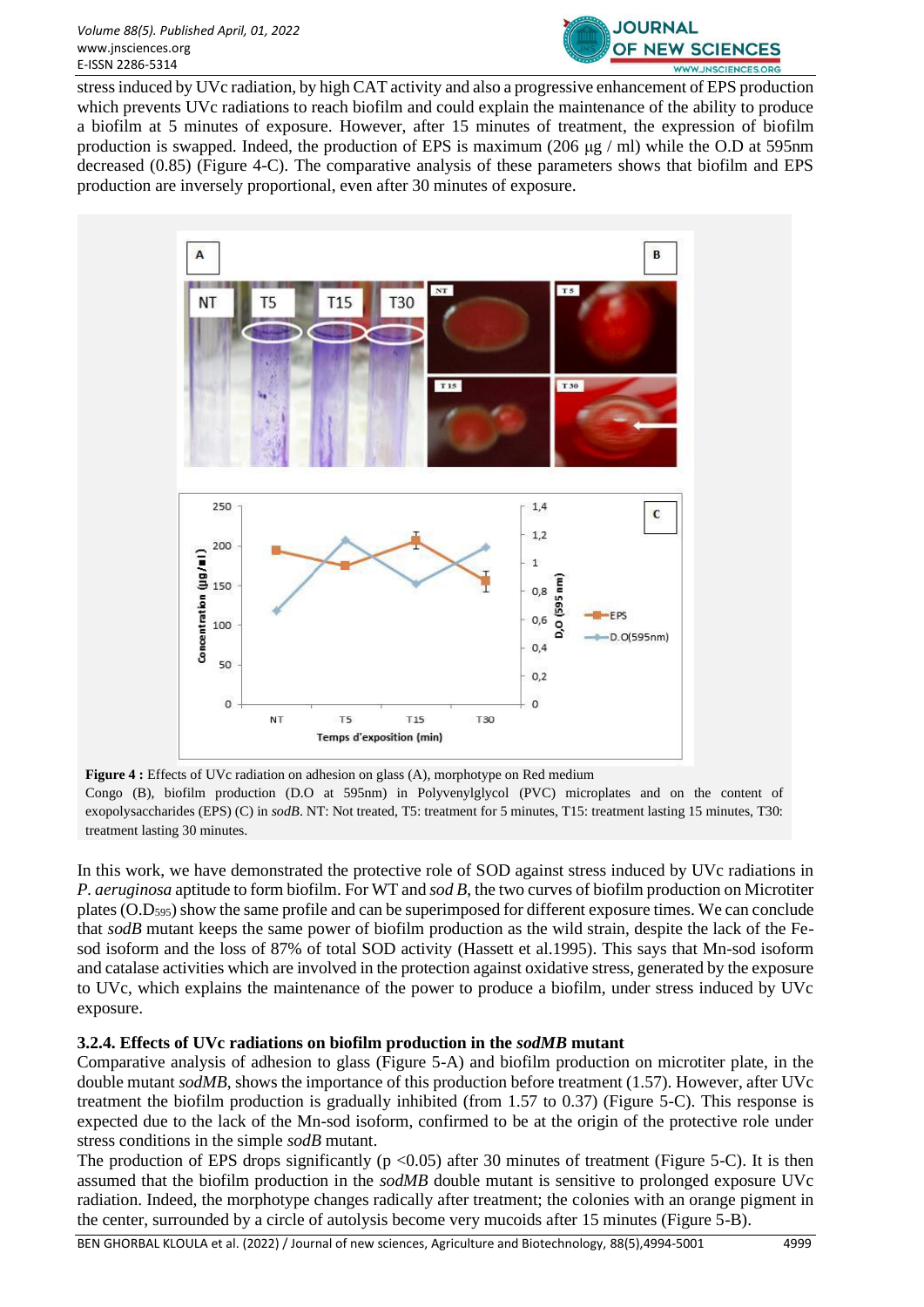



**Figure 5:** Effects of UVc radiation on adhesion on glass (A), morphotype on Red medium Congo (B), biofilm production (D.O at 595nm) in Polyvenylglycol (PVC) microplates and the content of exopolysaccharides (EPS) (C) in *sodMB*. NT: Not treated, T5: treatment for 5 minutes, T15: treatment lasting 15 minutes, T30: treatment lasting 30 minutes.

The peak production of EPS, in response to prolonged exposure to UVc radiation (15 minutes), in the wildtype strain (WT), the *sodB* and the *sodMB* double mutant, underlines the role of EPS under stress conditions while EPS production is minimal at this exposure time, in *sodM* mutant. The study of Chen et al, (2004) conducted on the same bacterial species, showed that the production of EPS was strongly increased following oxidative or osmotic stress. It seems that the survival rate is much higher for EPS producing cells than for non producing strains. Other roles have also been associated with EPS; the mucositis of *P.aeruginosa* is due to the production of exopolysaccharide. Indeed, in the present study, the mucoid morphotype observed on RC medium, in the mutant *sodM*, is associated with a maximum production of EPS (212 μg/ml). Similarly, for the *sodMB* double mutant, a mucoid phenotype was observed after 15 minutes of treatment and will be associated with significant EPS production (209  $\mu$ g/ml). Bacteria enclosed in a layer of expolysaccharides are protected by 13% from UVc radiation (Elasri and Miller, 1999). It is then assumed that following the prolonged exposure to UVc radiation, the production of EPS is stimulated, to ensure a better protection against UVc rays. Indeed, in the wild type (WT), the production of EPS is stimulated after 5 and 15 minutes of treatment and seems to be at the origin of the resistance to UVc. Similarly for the *sodB* and *sodMB* mutants, the production of EPS after 15 minutes of treatment further protects these mutants from the effect of UVc. The study of the adhesion of *P.aeruginosa* and its isogenic mutants *sodM*, *sodB* and *sodMB*, on glass also gave an idea of the architecture of the biofilm after exposure to UVc radiation and to link it to the quantitative and quantitative production of the biofilm as well as to the production of EPS.

# **4. Conclusion**

The goal of this study was to evaluate the sensitivity of Fe-SOD and Mn-SOD to UVc radiations, in *P. aeruginosa* biofilm. In this work, we have demonstrated the protective role of SOD against stress by UVc radiations in *P. aeruginosa* aptitude to form biofilm. In effect, it was confirmed that Mn-sod isoform and catalase activities are involved in the protection against oxidative stress, generated by exposure to UVc. Moreover, EPS overproduction limits the penetration of UVc radiation and may protect bacteria cells within